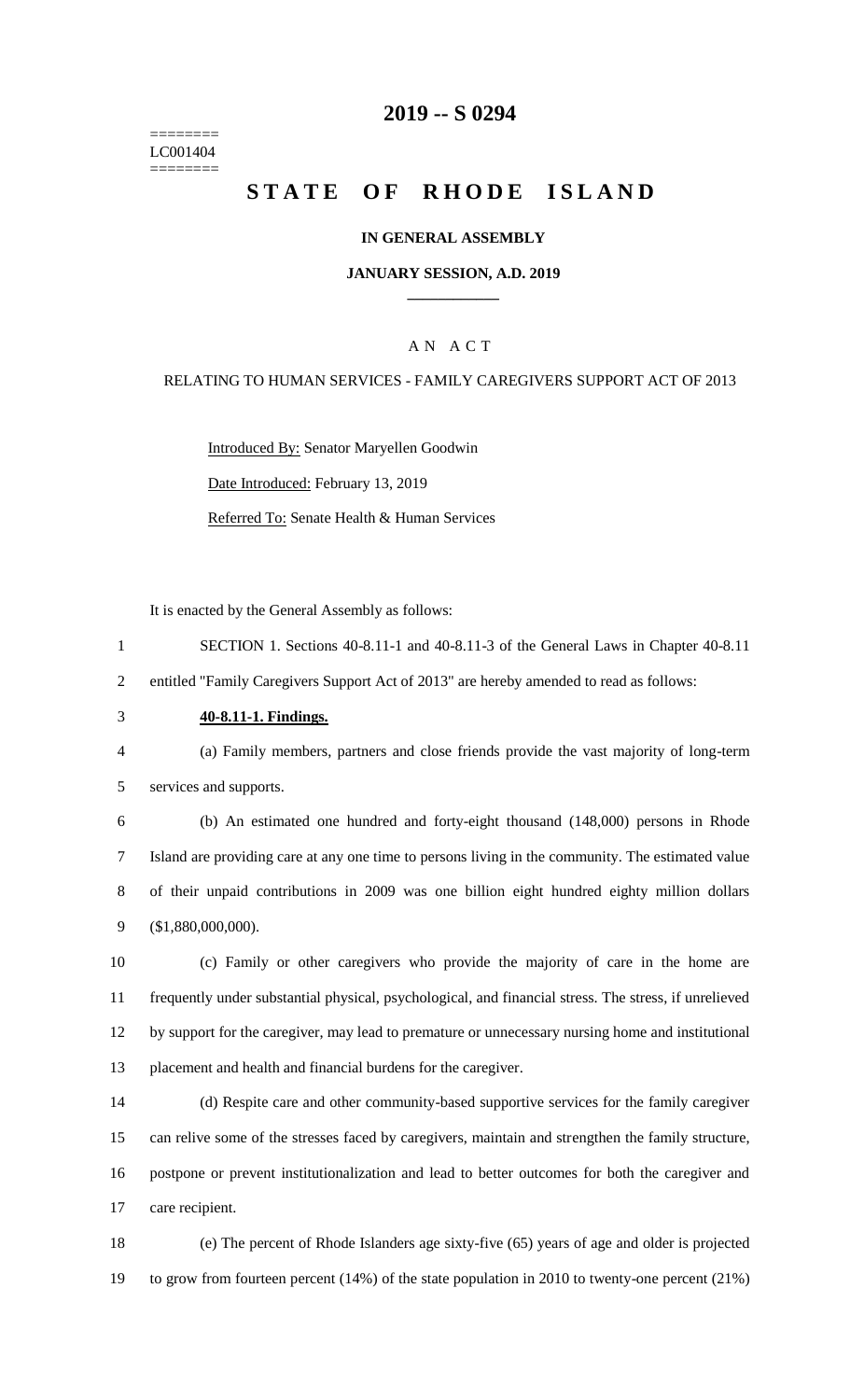by 2030. As persons age, they have greater dependency needs and an increased need for long- term care services and support. Younger people with disabilities also require continued supportive long-term care services as they age.

 (f) As informal caregivers and families are a vital part of the long-term care services and 5 support system, it is an important public purpose to recognize and respect their contributions, and to assess and support their needs, and to provide them with counseling, education, and support services.

## **40-8.11-3. Caregiver assessment requirement.**

 (a) The comprehensive assessment required in subsection 40-8.10-4(b) as part of Medicaid long-term service reform shall also include a caregiver assessment whenever the plan of 11 care depends on a family caregiver for providing assistance with activities of daily living or instrumental activities of daily living needs. The assessment shall be used to develop a plan of care that recognizes both needs of the care recipient and the caregiver. The assessment shall also serve as the basis for development and provision of an appropriate plan for caregiver information, 15 education and training, referral and support services. Information about available respite programs, caregiver training and education programs, support groups and community support services shall be included as part of the caregiver support plan. To implement the caregiver assessment, the executive office of health and human services shall adopt evidenced-based caregiver assessments and referral tools appropriate to the departments within the office that provide long-term care services and support.

 (b) The executive office of health and human services shall develop annual reports to 22 track data on the number of caregiver assessments conducted, the identified needs of caregivers to include both met and unmet needs, and referrals made for education, respite and other support 24 services. The reports shall be provided to the chairs of the house and senate finance committees as part of annual budget hearings and the chair of the long-term care coordinating council and posted on the executive office of human services website.

 SECTION 2. Section 42-66-4 of the General Laws in Chapter 42-66 entitled "Elderly Affairs Department" is hereby amended to read as follows:

**42-66-4. Duties of the division.**

 (a) The division shall be the principal agency of the state to mobilize the human, physical, and financial resources available to plan, develop, and implement innovative programs to ensure the dignity and independence of elderly persons, including the planning, development, and implementation of a home and long-term-care program for the elderly in the communities of the state.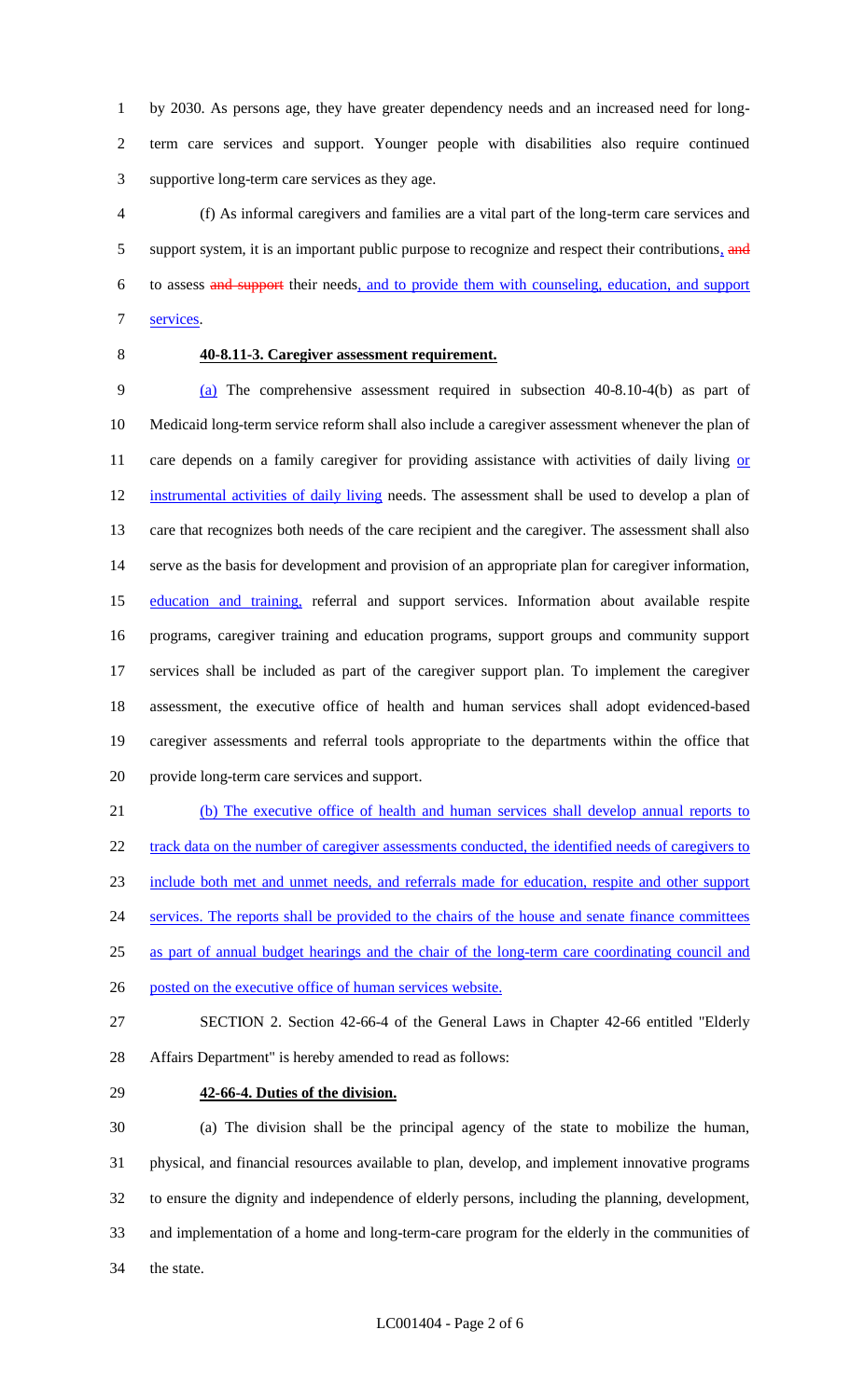(b)(1) The division shall serve as an advocate for the needs of the adult with a disability as these needs and services overlap the needs and services of elderly persons.

 (2) The division shall serve as the state's central agency for the administration and coordination of a long-term-care entry system, using community-based access points, that will provide the following services related to long-term care: information and referral; initial screening for service and benefits eligibility; and a uniform assessment program for state-supported long-term care.

 (3) The division shall investigate reports of elder abuse, neglect, exploitation, or self-neglect and shall provide and/or coordinate protective services.

(c) To accomplish these objectives, the director is authorized:

 (1) To provide assistance to communities in solving local problems with regard to elderly persons including, but not limited to, problems in identifying and coordinating local resources to serve the needs of elderly persons;

 (2) To facilitate communications and the free flow of information between communities and the offices, agencies, and employees of the state;

 (3) To encourage and assist communities, agencies, and state departments to plan, develop, and implement home- and long-term care programs;

 (4) To provide and act as a clearinghouse for information, data, and other materials relative to elderly persons;

 (5) To initiate and carry out studies and analyses that will aid in solving local, regional, and statewide problems concerning elderly persons;

 (6) To coordinate those programs of other state agencies designed to assist in the solution of local, regional, and statewide problems concerning elderly persons;

 (7) To advise and inform the governor on the affairs and problems of elderly persons in the state;

 (8) To exercise the powers and discharge the duties assigned to the director in the fields of health care, nutrition, homemaker services, geriatric day care, economic opportunity, local and regional planning, transportation, and education and pre-retirement programs;

 (9) To further the cooperation of local, state, federal, and private agencies and institutions providing for services or having responsibility for elderly persons;

 (10) To represent and act on behalf of the state in connection with federal grant programs applicable to programs for elderly persons in the functional areas described in this chapter;

(11) To seek, accept, and otherwise take advantage of all federal aid available to the

division, and to assist other agencies of the state, local agencies, and community groups in taking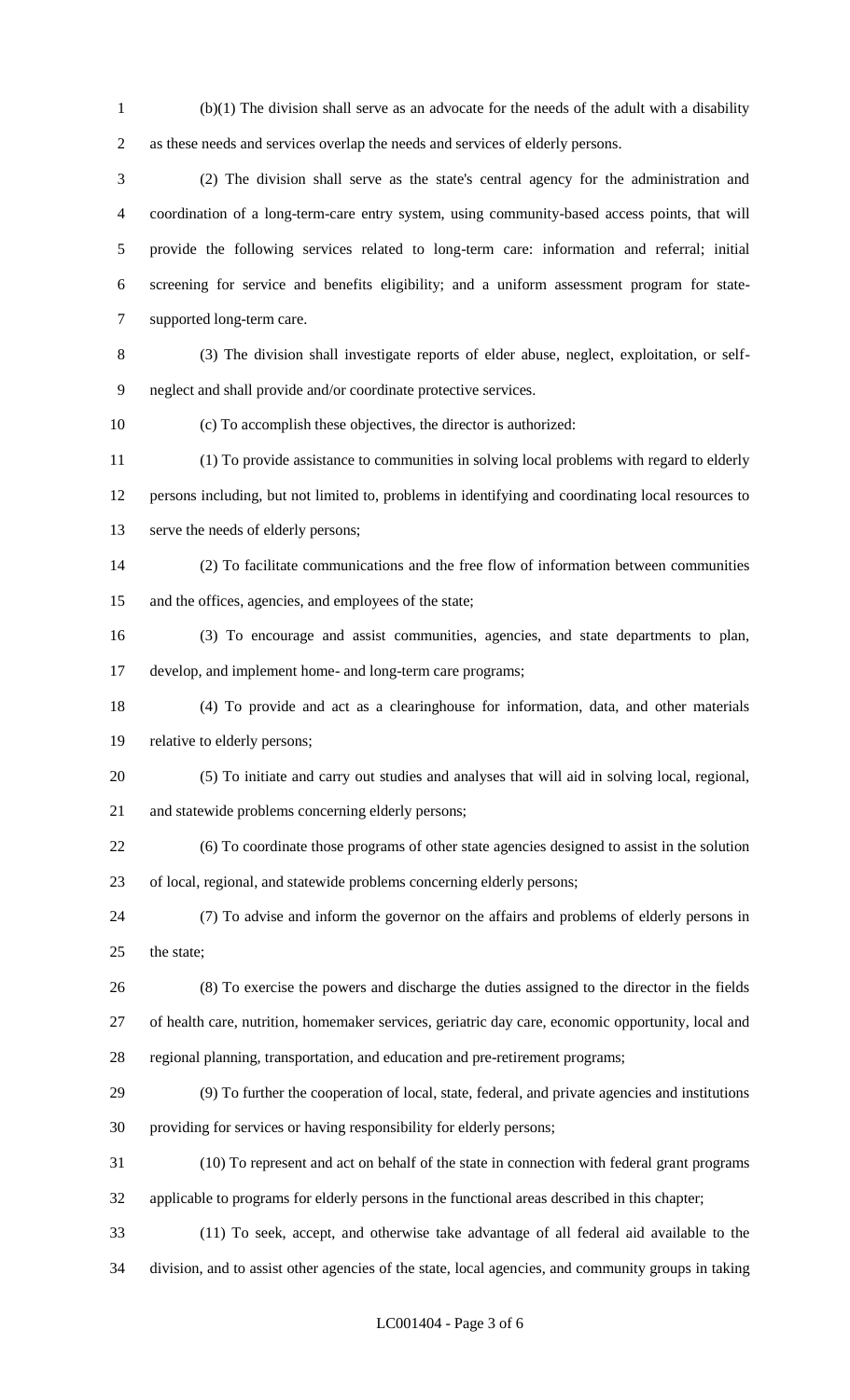advantage of all federal grants and subventions available for elderly persons and to accept other sources of funds with the approval of the director of administration that shall be deposited as general revenues;

 (12) To render advice and assistance to communities and other groups in the preparation and submission of grant applications to state and federal agencies relative to programs for elderly persons;

 (13) To review and coordinate those activities of agencies of the state and of any political subdivision of the state at the request of the subdivision, that affect the full and fair utilization of community resources for programs for elderly persons, and initiate programs that will help ensure such utilization;

 (14) To encourage the formation of councils on aging and to assist local communities in 12 the development of the councils;

 (15) To promote and coordinate day-care facilities for the frail elderly who are in need of supportive care and supervision during the daytime;

 (16) To provide and coordinate the delivery of in-home services to the elderly, as defined under the rules and regulations adopted by the division of elderly affairs;

(17) To advise and inform the public of the risks of accidental hypothermia;

 (18) To establish a clearinghouse for information and education of the elderly citizens of the state, including, but not limited to, and subject to available funding, a web-based caregiver support information center;

 (19) To establish and operate, in collaboration with the department of behavioral healthcare, developmental disabilities and hospitals; the department of human services; the 23 department of children, youth and families, and community and aging service agencies supporting 24 caregivers, a statewide family-caregiver support association and a family-caregiver resource network to provide and coordinate family-caregiver training and support services to include 26 counseling and elder caregiver respite services, which shall be subject to available funding, and include home health/homemaker care, adult day services, assisted living, and nursing facility 28 care; and

 (20) To supervise the citizens' commission for the safety and care of the elderly created pursuant to the provisions of chapter 1.4 of title 12.

 (d) In order to assist in the discharge of the duties of the division, the director may request from any agency of the state information pertinent to the affairs and problems of elderly persons.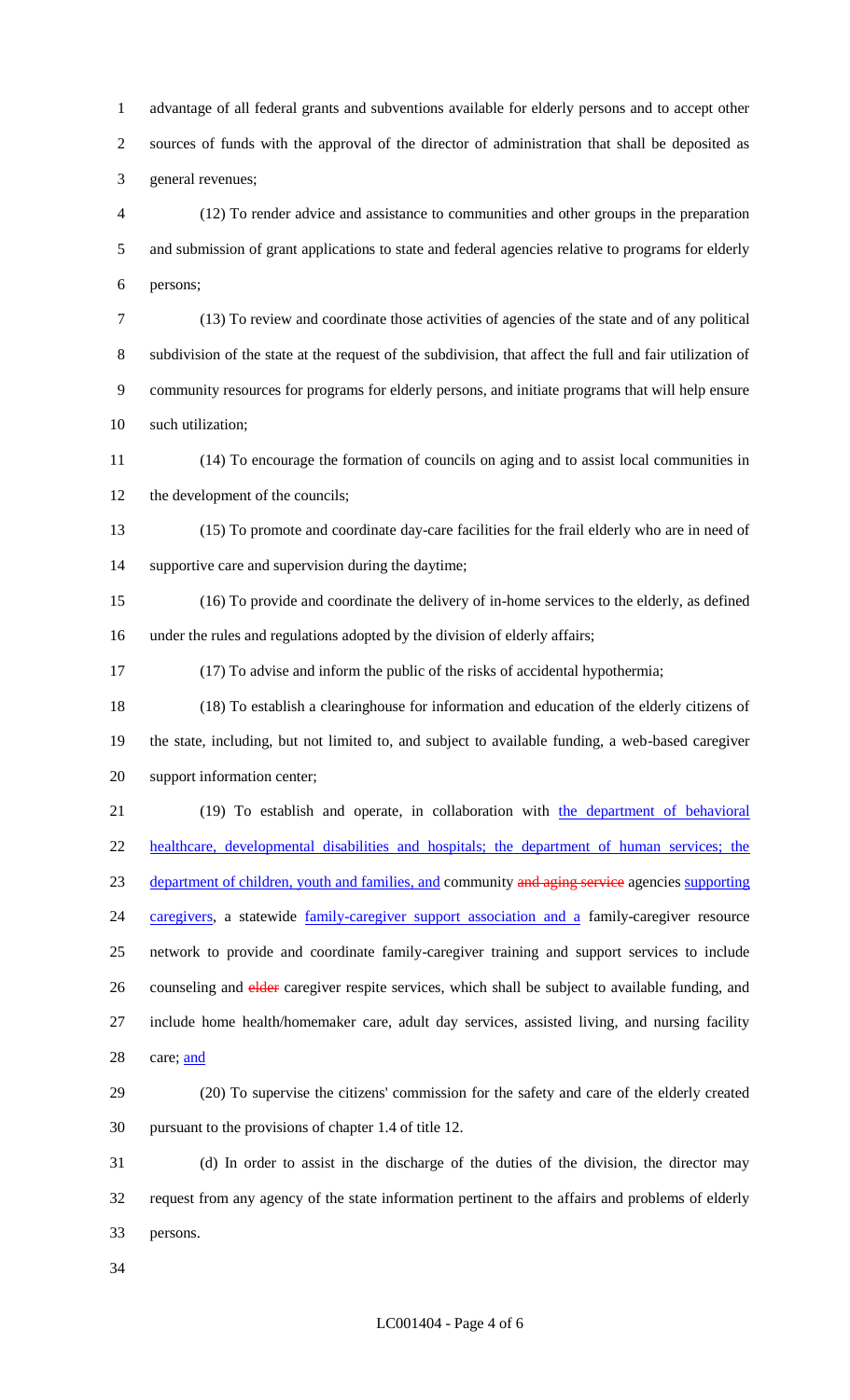1 SECTION 3. This act shall take effect upon passage.

#### $=$ LC001404  $=$